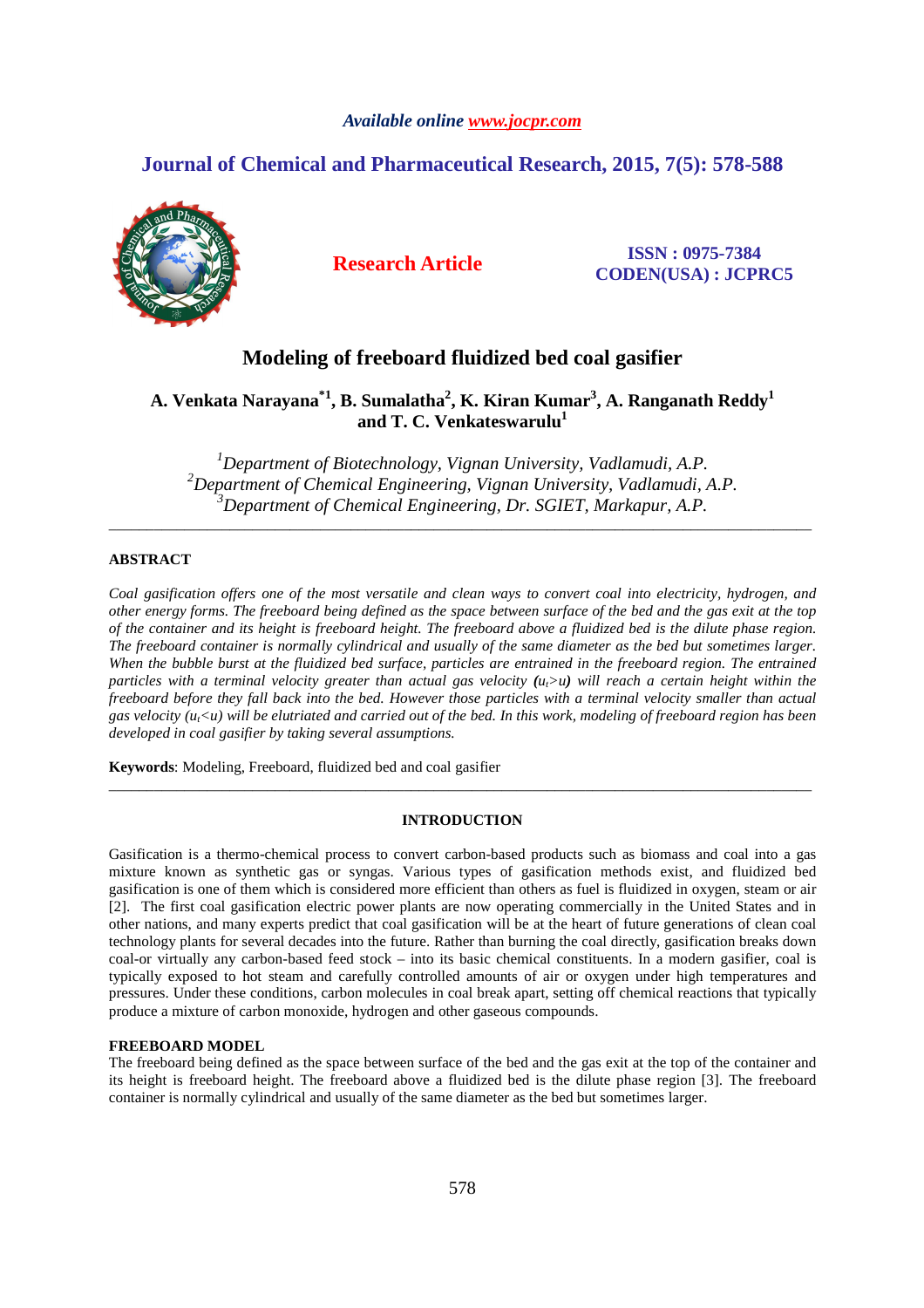### **Important Points for the Consideration of Freeboard**

The freeboard region is important to the physical design and construction of reactor but also to chemical conversion aspects of fluidized bed operations. Knowledge of solid flow patterns at and above the bed surface is necessary to estimate the importance of freeboard region on the overall fluidized bed performance. The freeboard region provides additional opportunities for intimate solid-gas contacting the reaction in this regime may be significant in many instances and may not be neglected.

*\_\_\_\_\_\_\_\_\_\_\_\_\_\_\_\_\_\_\_\_\_\_\_\_\_\_\_\_\_\_\_\_\_\_\_\_\_\_\_\_\_\_\_\_\_\_\_\_\_\_\_\_\_\_\_\_\_\_\_\_\_\_\_\_\_\_\_\_\_\_\_\_\_\_\_\_\_\_*

### **Particles Ejection from Dense Phase into the Freeboard**

Particles carry over from the surface of a fluidized bed into the freeboard depends on the mechanism of bubble eruption. When the bubble burst at the fluidized bed surface, particles are entrained in the freeboard region. The entrained particles with a terminal velocity greater than actual gas velocity  $(u_i > u)$  will reach a certain height within the freeboard before they fall back into the bed. However those particles with a terminal velocity smaller than actual gas velocity  $(u_t < u)$  will be elutriated and carried out of the bed [2]. During solid-gas disengagement process, additional particles may also fall down if they hit the wall. A substantial amount of fine particles fall down along the wall. A descending zone near the wall for fine particles. The thickness of the descending zone near the wall is greatest adjacent to the bed surface but decreases as it moves away from the bed surface.

### **Effect of O2/Steam Injection on the Freeboard of a Fluidized Bed Gasifier**

The loss of carbon from the gasifier system not only leads to a drop in efficiency, but also Blocks the char outlet, Forms "eyebrows" around air nozzles, Solidifies around thermo couples, Fouls hot gas filter. A possible solution to the problem described above is to inject  $O_2$ /steam into the freeboard. This will burn the elutriating carbon fines. Which will increase the temperature of the product gases, also decreases extent of fouling in the process and improve the efficiency of the process.

### **Freeboard Reactions**

Heterogeneous gas-solid reactions:  $C + H_2O \rightarrow CO + H_2$  $C + CO<sub>2</sub> \rightarrow 2 CO$  $C + 2 H_2 \rightarrow CH_4$ 

Homogeneous reactions:  $CO + H_2O \leftrightarrow CO_2 + H_2$ 

Reaction due to addition of reactant in the freeboard:  $CO + \frac{1}{2}O_2 \rightarrow CO_2$  $H_2 + \frac{1}{2}O_2 \rightarrow H_2O$ 

### **Model of Solid-Gas Reaction Phenomena in the Fluidized Bed Freeboard**

Assumptions: 1. Reaction model- Axial dispersion model (Because of some degree of back mixing of gas in the freeboard region). 2. The water gas shift reaction is kinetically driven (Not in equilibrium). 3. Decrease in solid entrainment rate for large particle due to distribution of initial solid velocity.

### **Model Development**

### **Entrainment mechanism**

For the solid-gas reaction the solid hold up or concentration in the freeboard will affect the reaction rate. To calculate the solid hold up it is necessary to know the entrainment rates and velocity of solid particles. The solid

entrainment rates calculation:  $F_i = F_{i\alpha} + (F_{i0} - F_{i\alpha}) \exp(-\alpha h)$ , *h* is height above the dense bed surface.

### **Solid velocity**

When bubble burst at the bed surface the particles are thrown upwards with different initial velocities. The axial velocity profile in the freeboard for both fine and coarse particles can be obtained from the equation based on the force balance. A balance of drag force, gravitational force, buoyancy force and inertial force for an upward particle is shown as follows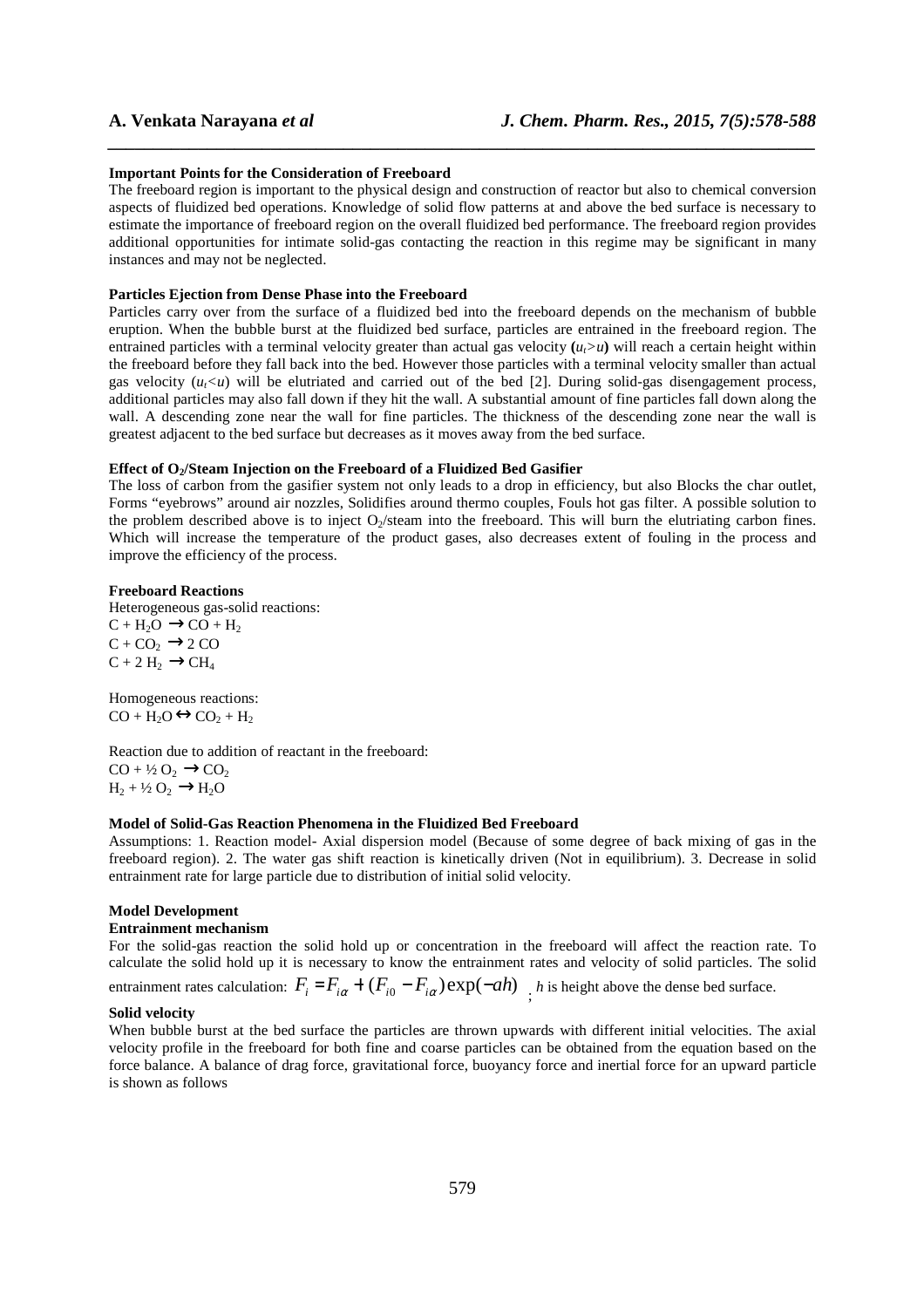$$
\frac{dU_{si}}{dh} = \left\{ \frac{-(3/4)C_D \rho_g U_{sr} |U_{sr}|}{\rho_s d_{pi} U_{si}} \right\} - \left\{ \frac{(\rho_s - \rho_g)g}{\rho_s U_{si}} \right\}
$$

Where  $U_{sr} = U_{sr} U_{\varphi}$ ,  $U_{sr}$  is the relative velocity of the particle to the gas stream.  $C_D$  is the drag coefficient for multi particle system is represented by the following equation.

*\_\_\_\_\_\_\_\_\_\_\_\_\_\_\_\_\_\_\_\_\_\_\_\_\_\_\_\_\_\_\_\_\_\_\_\_\_\_\_\_\_\_\_\_\_\_\_\_\_\_\_\_\_\_\_\_\_\_\_\_\_\_\_\_\_\_\_\_\_\_\_\_\_\_\_\_\_\_*

$$
C_D = C_{DS} \varepsilon^{-4.7}
$$

 $\mathcal E$  is voidage in the freeboard.  $C_{DS}$  is the drag coefficient for single particle, can be calculated from the following equation.

$$
C_{DS} = \left\{ \left( \frac{24}{N_{\text{Re}}} \right) \left( 1 + 0.15 N_{\text{Re}}^{0.687} \right) \right\} + \left\{ \frac{0.42}{\left( 1 + 4.25 * 10^4 N_{\text{Re}}^{1.16} \right)} \right\}
$$

 $U_{\varrho}$  the average gas velocity, is estimated from superficial gas velocity as follows

$$
U_{g} = \frac{U_{0}}{\varepsilon}
$$

$$
N_{\text{Re}} = \frac{\rho_{g} d_{p} |U_{sr}|}{\mu}
$$

At each height the value of  $\mathcal E$  is assumed first to calculate gas, solid velocity and particle hold up. The assumed value  $\mathcal E$  will then checked with the calculated of value of  $\mathcal E$  from particle hold up. Large particles projected from the bed surface will reach maximum height where solid velocity changes from upward direction to the downward direction. The maximum projected height of large particle can be calculated from

$$
\frac{dU_{si}}{dh} = \left\{ \frac{-(3/4)C_D \rho_g U_{sr} |U_{sr}|}{\rho_s d_{pi} U_{si}} \right\} - \left\{ \frac{(\rho_s - \rho_s)g}{\rho_s U_{si}} \right\}
$$
\n
$$
K_1 = \frac{-(3/4)C_D \rho_g}{\rho_s d_{pi}} \qquad K_2 = \frac{(\rho_s - \rho_s)g}{\rho_s}
$$
\nBoundary conditions:  
\nAt  $h = 0$   $U_{si} = 0$   $U_{si} = U_{io}$   
\n $h = h_{max}$   $U_{si} = 0$   
\n
$$
h_{max} = \left\{ \left( \frac{1}{2K_1} \right) \left( 1 + \frac{U_g}{\sqrt{\frac{K_2}{K_1}}} \right) \ln \left( \frac{-U_g - \sqrt{\frac{K_2}{K_1}}}{U_{io} - U_g - \sqrt{\frac{K_2}{K_1}}} \right) \right\} + \left\{ \left( \frac{1}{2K_1} \right) \left( 1 - \frac{U_g}{\sqrt{\frac{K_2}{K_1}}} \right) \ln \left( \frac{-U_g + \sqrt{\frac{K_2}{K_1}}}{U_{io} - U_g + \sqrt{\frac{K_2}{K_1}}} \right) \right\}
$$

After reaching the maximum height the particles falls downward at an accelerated velocity. Since the total downward traveling distance is so much greater than the short distance needed for acceleration. The falling velocity of particle can be assumed to be  $U_{ts}$ - $U_{o}$ . For the small particles that fall down along the wall, the freefalling terminal velocity  $U_{tsi}$  of the particle is used for the calculation.

### **Calculation to obtain initial solid velocity distribution**

The initial solid velocity or solid velocity at the bed surface of a given particle size is represented by a unique distribution function. The distribution function for large particle can be obtained from the maximum height and entrainment rate equations. Three steps to calculate initial solid velocity distribution function: a) calculate the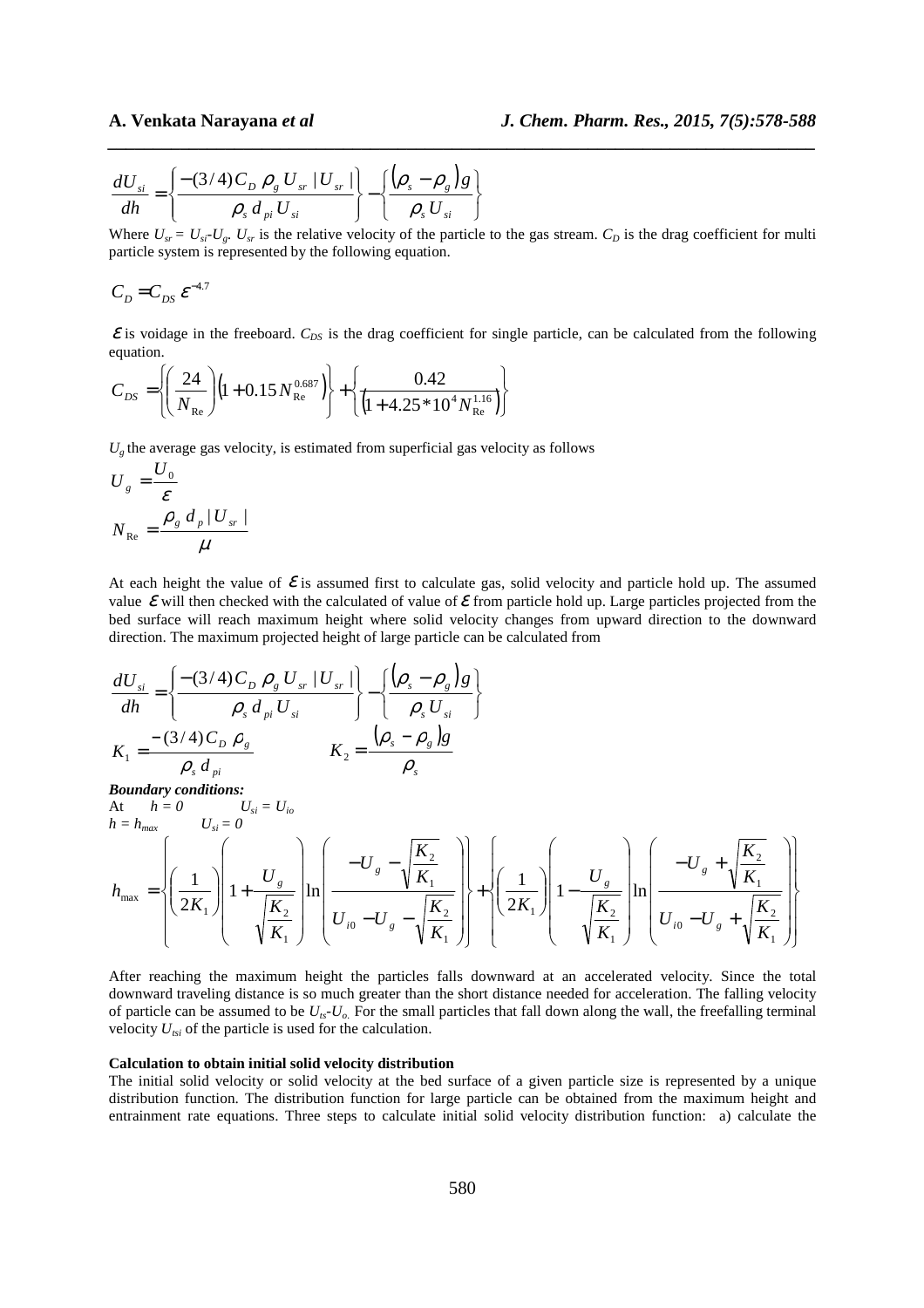relation between  $h_{max}$  and  $U_{io}$  for particle size  $d_{pi}$  b) Set up flux profile  $F/F_{io}$  vs. *h* c)Combine (a) & (b) by plotting the relation of  $U_{io}$  vs.  $F_{i}/F_{io}$  gives the cumulative distribution of the ejected particle velocities.

*\_\_\_\_\_\_\_\_\_\_\_\_\_\_\_\_\_\_\_\_\_\_\_\_\_\_\_\_\_\_\_\_\_\_\_\_\_\_\_\_\_\_\_\_\_\_\_\_\_\_\_\_\_\_\_\_\_\_\_\_\_\_\_\_\_\_\_\_\_\_\_\_\_\_\_\_\_\_*

### **Solid hold-up**

In order to simulate solid-gas reactions in the freeboard. It is necessary to estimate the solid holdup or solid concentration in the freeboard. The hold up of particles in the freeboard is calculated by knowing the relation between the solid flux and solid velocity, both upward and downward. The particle holdup is defined as follows

$$
dH_{di} = \frac{dF_i}{U_{si}} + \frac{dF_i^{\perp}}{U_{si}^{\perp}}
$$

Accordingly if the solid velocity is constant at different heights, the solid hold-up can be represented by the following equation

$$
H_{di} = \frac{F_i}{U_{si}} + \frac{F_i^1}{U_{si}^1}
$$

If the solid velocity is a distribution function the calculation should be done in the following way

$$
H_{di} = H_{di,asc} + H_{di,des}^{\perp}
$$
  
= 
$$
\int_{0}^{F_i} \frac{dF_i}{U_{si}} + \int_{0}^{F_i^{\perp}} \frac{dF_i^{\perp}}{U_i^{\perp}}
$$

The downward flow rate of particles  $F_i^{\dagger}$  is obtained from material balance of particles in the freeboard as

$$
F_i^{\dagger} = (F_{io} - F_{i\alpha}) \exp(-ah)
$$

Calculation steps for the estimation of solid hold-up:

1. Calculate the velocity distribution profiles, both upward and downward particles at height '*h*' above the bed surface.

2. Estimate the solid hold-up from above equation by integrating area under the curve  $\overline{U}_{si}$  $\frac{1}{U_{si}}$  vs.  $F_i$  and  $\frac{1}{U_{si}^i}$  $\frac{1}{\tau i}$  vs.  $F_{si}^i$ 

to this height.

3. Establish the solid hold-up profile along the freeboard by repeating the steps (1) & (2) for different heights.

The total solid hold-up in the freeboard  $(H_d)$  is the summation of the holdup of each particle size  $(H_{di})$  as:

$$
H_d = \sum H_{di}
$$

Analytical method for calculation of solid hold-up:

The solid entrainment rate calculation:

$$
F_{io} = \frac{3.07*10^{-9} \rho_g^{3.5} g^{0.5} (U_0 - U_{mf})^{2.5} ADBH}{\mu^{0.5}}
$$

*p*

*DBH*- bubble diameter of the bed surface *A*- cross sectional area of the bed

The hold-up in the freeboard relates to the entrainment and average holdup't' of the sorbent particles in the

freeboard. 
$$
H_d = \frac{F_{io} At}{\rho_n}
$$

**Reaction model** – **axial dispersion**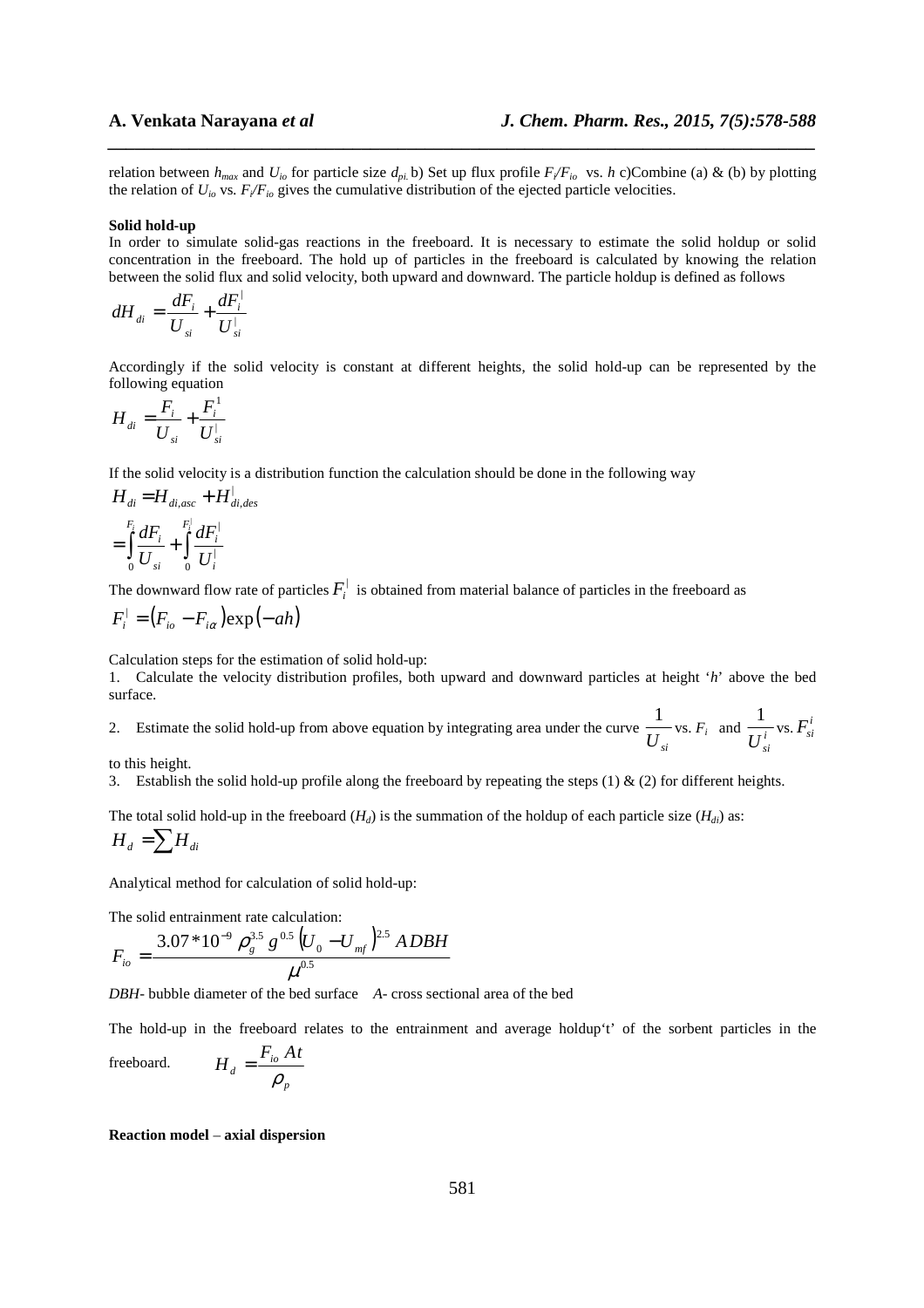In a steady state flow, the material balance equation for any reactant species *i* in a reactor with the length *H* can be derived based on the convection and the axial dispersion as follows

*\_\_\_\_\_\_\_\_\_\_\_\_\_\_\_\_\_\_\_\_\_\_\_\_\_\_\_\_\_\_\_\_\_\_\_\_\_\_\_\_\_\_\_\_\_\_\_\_\_\_\_\_\_\_\_\_\_\_\_\_\_\_\_\_\_\_\_\_\_\_\_\_\_\_\_\_\_\_*

$$
E_z \frac{d^2 C_i}{dh^2} - U_s \frac{dC_i}{dh} + R_i = 0
$$

*Ri*- Production rate of species *i*

*E<sup>z</sup>* - Axial dispersion coefficient, which can be estimated from the gas flow Peclet number in the freeboard region.

*Peclet number* = 
$$
\frac{U_g l}{E_z}
$$
 *l*- characteristic length

Langmuir's "closed-closed vessel" boundary conditions are used for this case. If reaction rate is constant the analytical solution of the concentration profile for the first order reaction is given by Danckwerts. For a homogeneous reaction, the overall reaction rate,  $R_i$  is a function of temperature and gas composition. For a heterogeneous reaction, however,  $R_i$  is also a function of no. of particles, particle size etc. Axial dispersion model lead to the two limiting cases of ideal flow model i.e. plug flow model when  $E<sub>z</sub>\rightarrow 0$  and complete mixing flow model when  $E_z \rightarrow \alpha$ .

### **Freeboard gas-solid phase reaction**

The overall reaction rate constant  $k_{ov}$  consists of three resistances one due to gas film another due to pores inside the particle and the third due to the chemical reaction.

 $(1-\varepsilon)$  $(1-\varepsilon_m)$ J  $\left\{ \right.$ 1  $\overline{\mathcal{L}}$ ₹  $\int$  $\overline{\phantom{a}}$ J  $\backslash$  $\overline{\phantom{a}}$ l ∫(1 –  $|+$ J  $\backslash$  $\overline{\phantom{a}}$ l ſ − *Overall reaction rate cons*  $\tan t =$ *t m h<sup>m</sup> K*  $dp$  |  $(1-\varepsilon)$ ε 1 6 1

For a volumetric reaction, the resistance due to gas film is negligible compared to the gas diffusion resistance through the pores. However for a surface reaction on a non porous solid the diffusion through the pores is neglected. The resistance due to the mass transfer of the reactant through the gas film can be represented by the term  $\sum Y_i (d_{pi}$  $/6h_{mi}$ ). Where  $Y_i$  is the weight fraction of the particle size  $d_{pi}$  in the freeboard,  $h_{mi}$  is the mass transfer coefficient across the gas film and can be estimated from the following equation

$$
\frac{h_m dp}{D} = 2 + 0.69 \left(\frac{\mu}{\rho_s D}\right)^{1/3} \left(\frac{(U_o - U_s) dp \rho_s^{1/2}}{\mu}\right)
$$

$$
K_t = K_{to} \exp\left(\frac{-E}{RT}\right)
$$

For a volumetric reaction,  $k_t$  is independent of particle size; for the surface reaction, however,  $k_t$  is a function of a total surface area S. Thus for a first order reaction,  $R_i$  can be represented by the following equation

$$
R_i = -K_{ov} C_i (1-\varepsilon)
$$

For the surface reaction: 
$$
K_{ov} = \frac{1}{\sum Y_i \left(\frac{dpi}{}{\delta h_{mi}}\right) + \frac{(1 - \varepsilon)}{K_s S}}
$$
  
For the volumetric reaction:  $K_{ov} = \frac{1}{\sum Y_i \left(\frac{dp}{}{\delta D_{eff}}\right)_i + \left(\frac{1}{K_s}\right)^2}$ 

For the volumetric reaction:

Here  $D_{\text{eff}}$  is the gas diffusivity through the pores.  $\mathcal E$  the voidage in the freeboard, can be calculated from the solid hold-up or solid concentration (*Hd*) as follows

 $\overline{\phantom{a}}$  $\overline{\phantom{a}}$ J

*t*

 $\backslash$ 

$$
\varepsilon = 1 - \left(\frac{H_d}{\rho_s}\right)
$$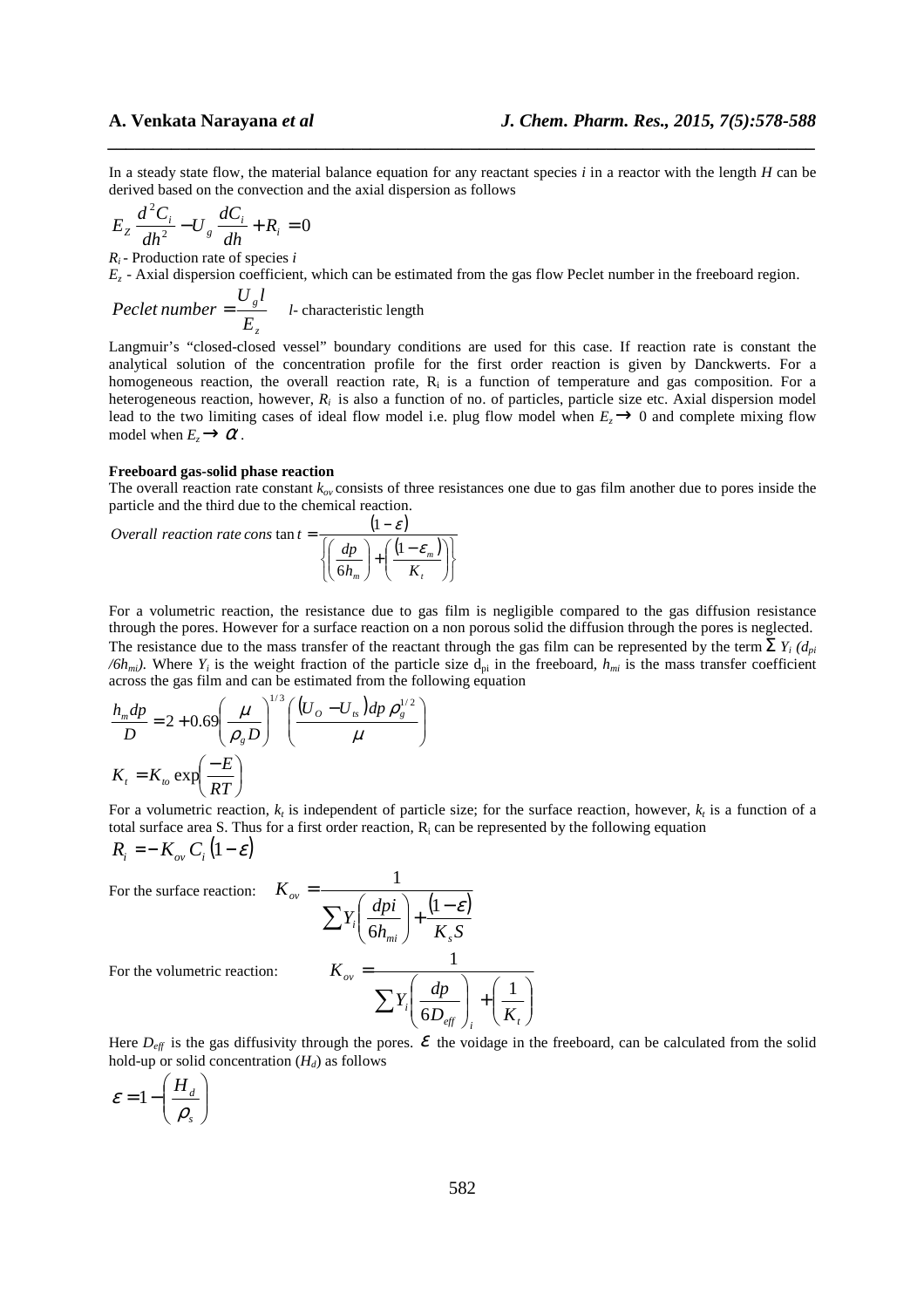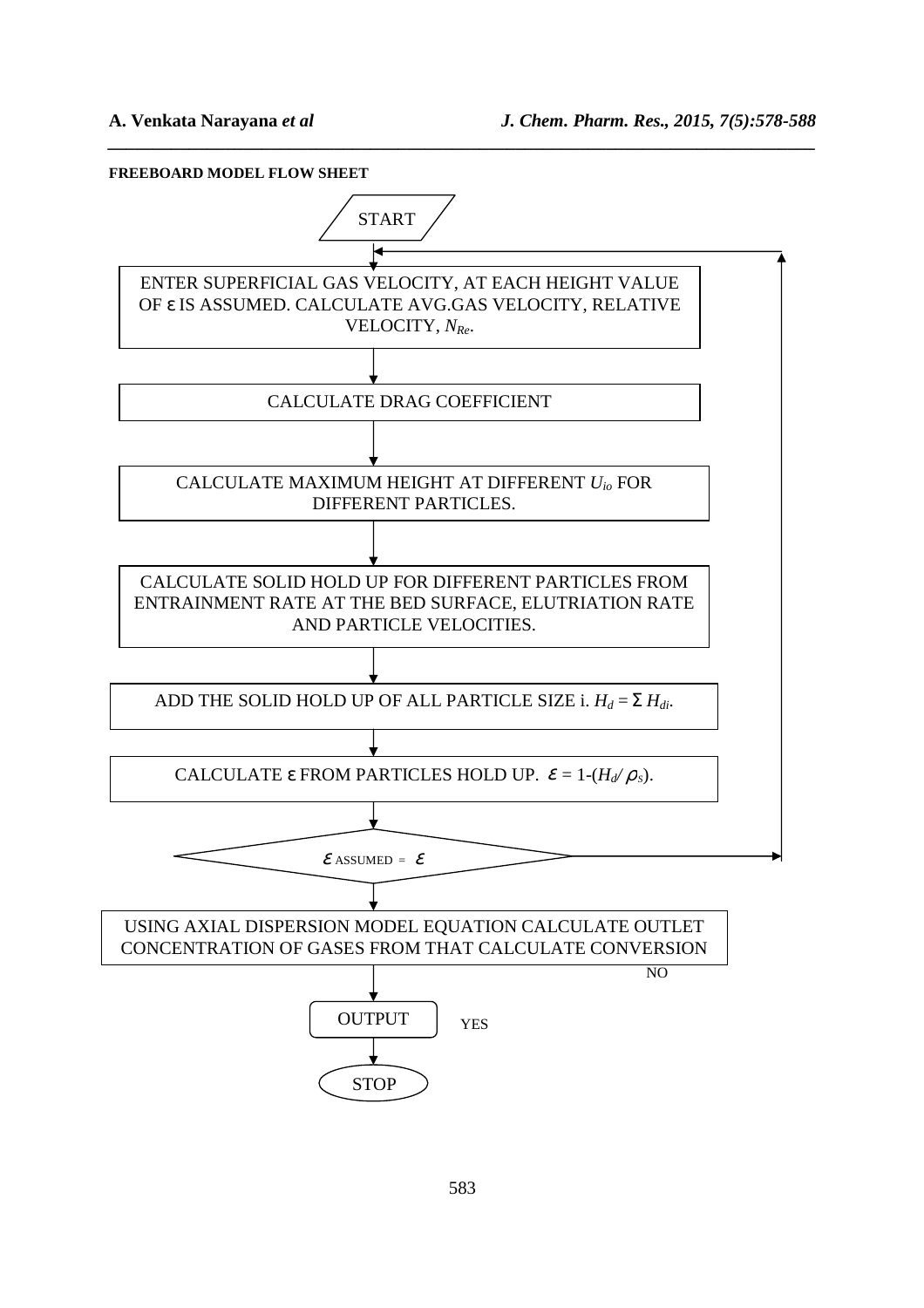**Material balance equations**

Gas phase:

$$
E_z \frac{d^2 C_i}{dh^2} - U_s \frac{dC_i}{dh} + R_i = 0
$$

Solid phase:

$$
\frac{dF_{i,c}^u}{dh} - \frac{dF_{i,c}^d}{dh} + \frac{dF_{i,c}^r}{dh} = R_{c,i}
$$

# **Energy balance equation**

 $\sum f_{gi,O} H_{gi,O} + \sum f_{si,O} H_{si,O} + Q_{loss} = \sum f_{gi,I} H_{gi,I} + \sum f_{si,I} H_{si,I}$ *Qloss*- Heat loss in the freeboard  $f_{si, 0} f_{gi, 0}$  – Molar flow rate of solid, gas out  $f_{si, I}, f_{gi, I} -$  Molar flow rate of solid,  $H$  – Enthalpy

### **RESULTS AND DISCUSSION**

*\_\_\_\_\_\_\_\_\_\_\_\_\_\_\_\_\_\_\_\_\_\_\_\_\_\_\_\_\_\_\_\_\_\_\_\_\_\_\_\_\_\_\_\_\_\_\_\_\_\_\_\_\_\_\_\_\_\_\_\_\_\_\_\_\_\_\_\_\_\_\_\_\_\_\_\_\_\_*

When bubble burst at the bed surface particles are ejected into freeboard with different initial velocities. The ejected particles with a terminal velocity greater than average gas velocity will reach a certain height before they fall back into the bed. The ejected particles with a terminal velocity smaller than average gas velocity will be elutriated carried out of the bed. From the maximum height formula h<sub>max</sub> is a function of initial solid velocity at the bed surface. Initial solid velocity of particle size i at the bed surface is directly proportional to maximum height i.e. initial solid velocity of particle size i at the bed surface increases maximum height also increases, initial solid velocity of particle size i at the bed surface decreases maximum height decreases.



**Fig-1. Initial particle velocity Vs Maximum height for different sizes of particles**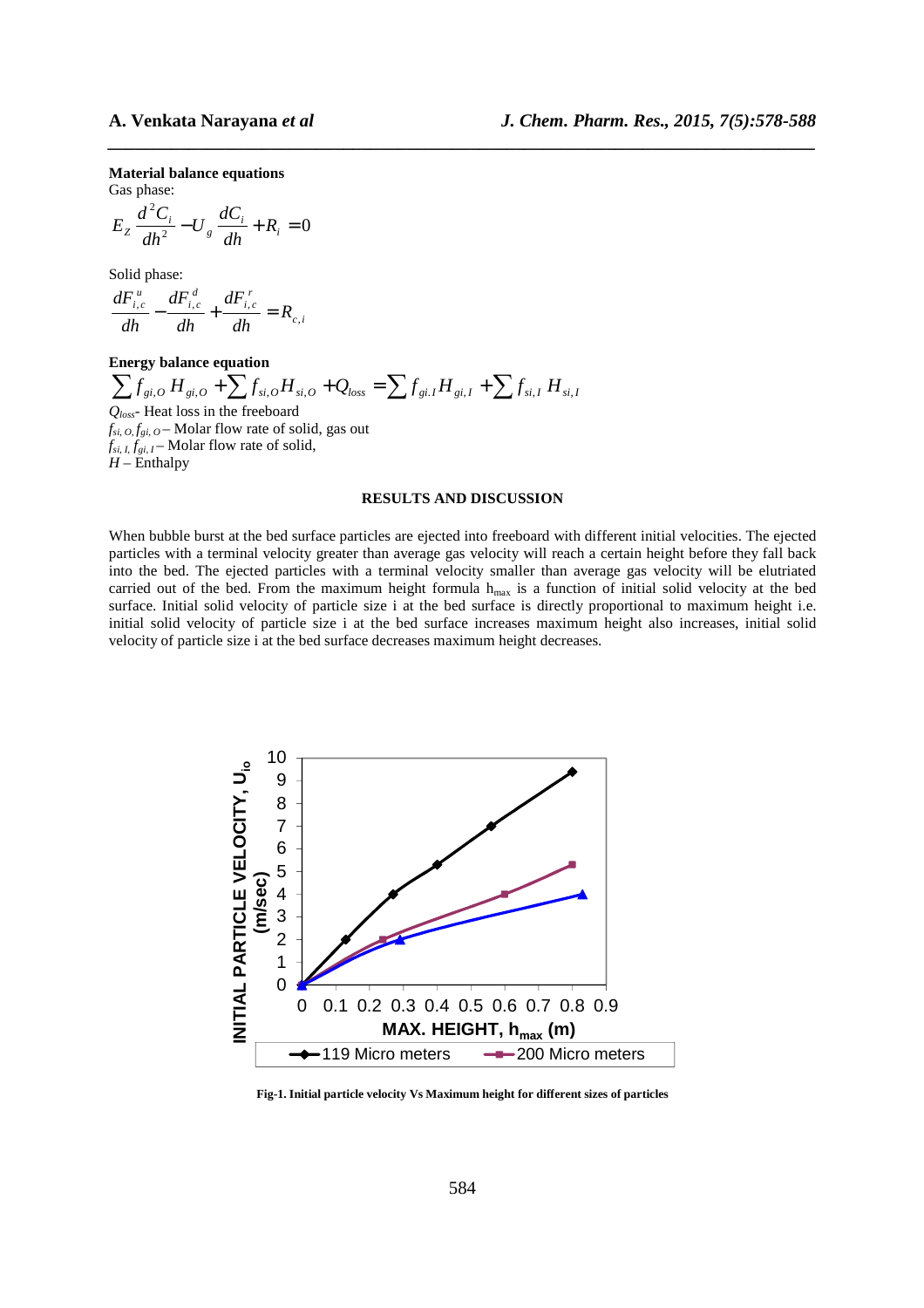Cumulative weight fraction is the ratio of entrainment rate of particles size i at any height in the freeboard to the entrainment rate of particles size i at the surface of the bed. As shown in Fig.1, this ratio decreases with freeboard height and at the surface of the bed this ratio is unity.

*\_\_\_\_\_\_\_\_\_\_\_\_\_\_\_\_\_\_\_\_\_\_\_\_\_\_\_\_\_\_\_\_\_\_\_\_\_\_\_\_\_\_\_\_\_\_\_\_\_\_\_\_\_\_\_\_\_\_\_\_\_\_\_\_\_\_\_\_\_\_\_\_\_\_\_\_\_\_*



**Fig-2. Cumulative weight fraction Vs Freeboard height for the particles size i** 



**Fig-3. Solid hold-up of ascending particles Vs Freeboard height of particle size i**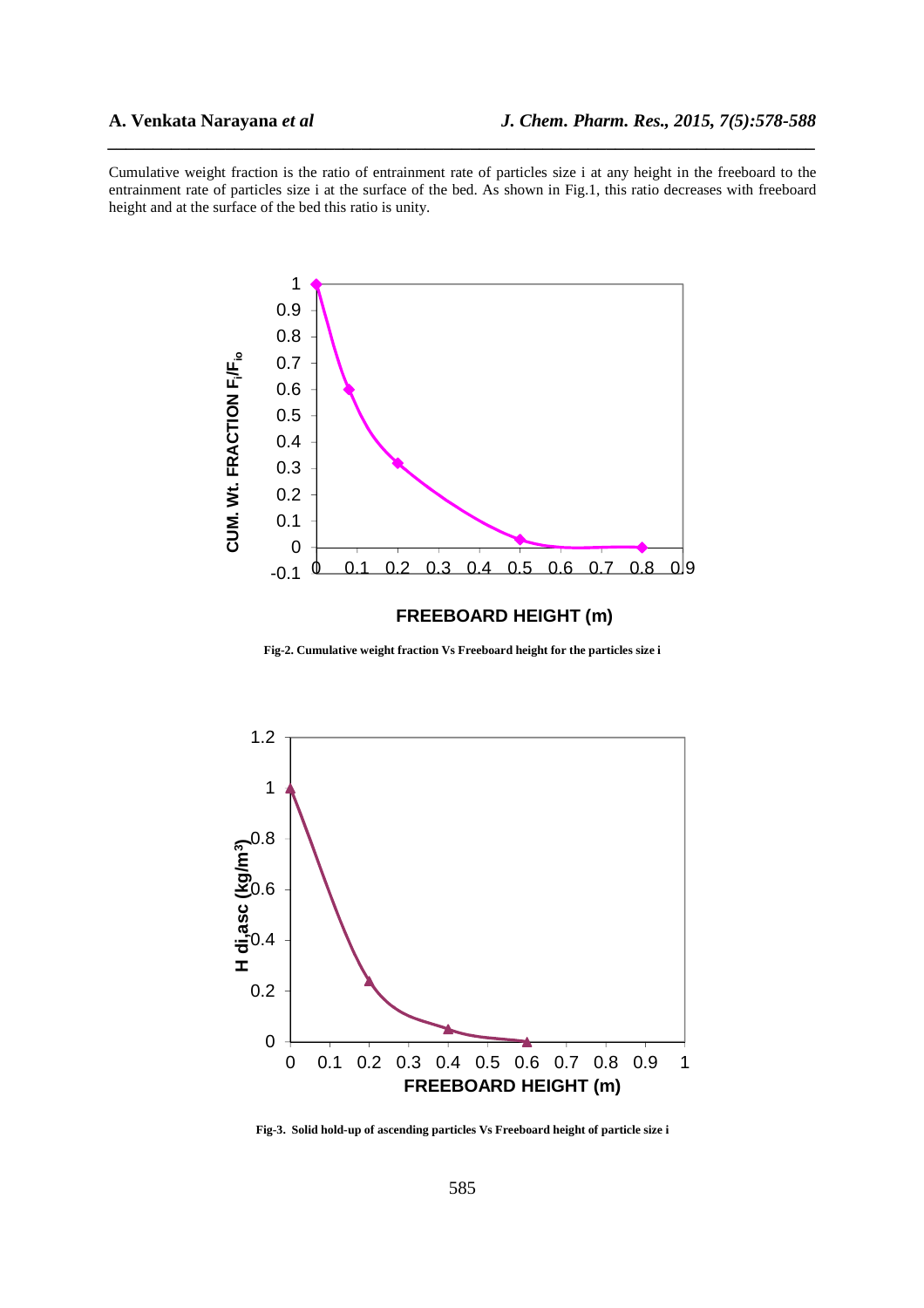Initial solid velocity at the surface of the bed is distribution function. Solid velocity decreases with the freeboard height; entrainment rate of ascending particles is also decreases with freeboard height. Solid hold-up of ascending particles is function of entrainment rate of ascending particles and solid velocity. Hence solid hold-up of ascending particles decreases with respect to the freeboard height as shown in Fig.2.

*\_\_\_\_\_\_\_\_\_\_\_\_\_\_\_\_\_\_\_\_\_\_\_\_\_\_\_\_\_\_\_\_\_\_\_\_\_\_\_\_\_\_\_\_\_\_\_\_\_\_\_\_\_\_\_\_\_\_\_\_\_\_\_\_\_\_\_\_\_\_\_\_\_\_\_\_\_\_*

Initial solid velocity at the surface of the bed is distribution function. Solid velocity decreases with the freeboard height; entrainment rate of down ward particles is also decreases with freeboard height. Solid hold-up of descending particles is function of entrainment rate of down ward particles and solid velocity. Hence solid hold-up of down ward particles decreases with respect to the freeboard height.



**Fig. 4 Solid hold-up of descending particles Vs Freeboard height of particle size i** 

At the surface of the bed solid hold-up is more voidage is less, as freeboard height increases solid hold-up decreases voidage is increases. From the model also voidage increases with freeboard height.

Initial solid velocity at the surface of the bed is distribution function. Solid velocity decreases with the freeboard height; entrainment rate of particles is also decreases with freeboard height. Solid hold-up of particles is function of entrainment rate of particles and solid velocity. Hence solid hold-up of particles decreases with respect to the freeboard height.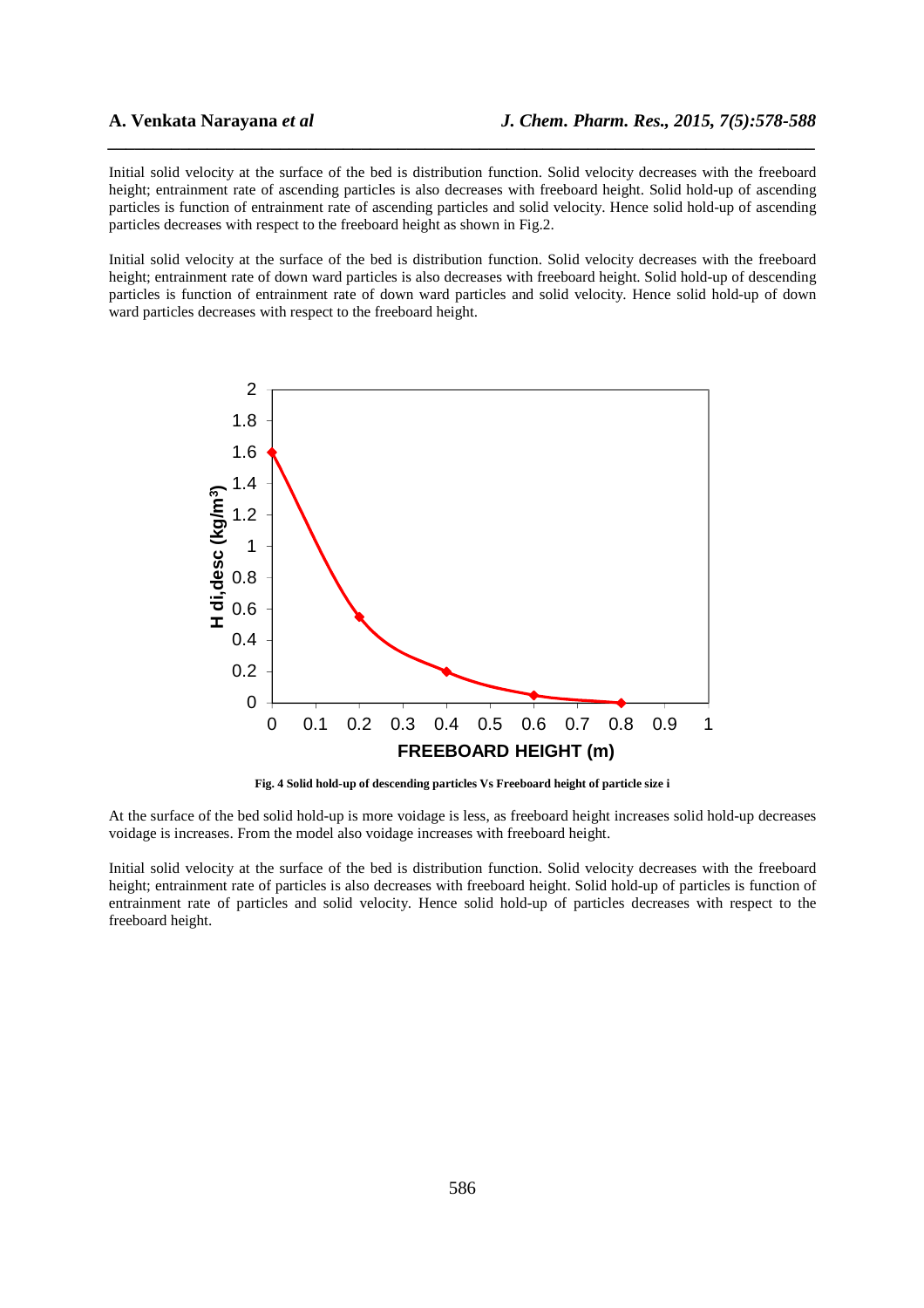

*\_\_\_\_\_\_\_\_\_\_\_\_\_\_\_\_\_\_\_\_\_\_\_\_\_\_\_\_\_\_\_\_\_\_\_\_\_\_\_\_\_\_\_\_\_\_\_\_\_\_\_\_\_\_\_\_\_\_\_\_\_\_\_\_\_\_\_\_\_\_\_\_\_\_\_\_\_\_*

**Fig.6 Solid hold-up Vs Freeboard height** 

0 0.1 0.2 0.3 0.4 0.5 0.6 0.7 0.8 0.9 1

**FREEBOARD HEIGHT (m)**

0

0.1

0.2

0.3

In the freeboard solid hold-up decreases as freeboard height increases, voidage increases as freeboard height increases shown in figures 5 & 6.